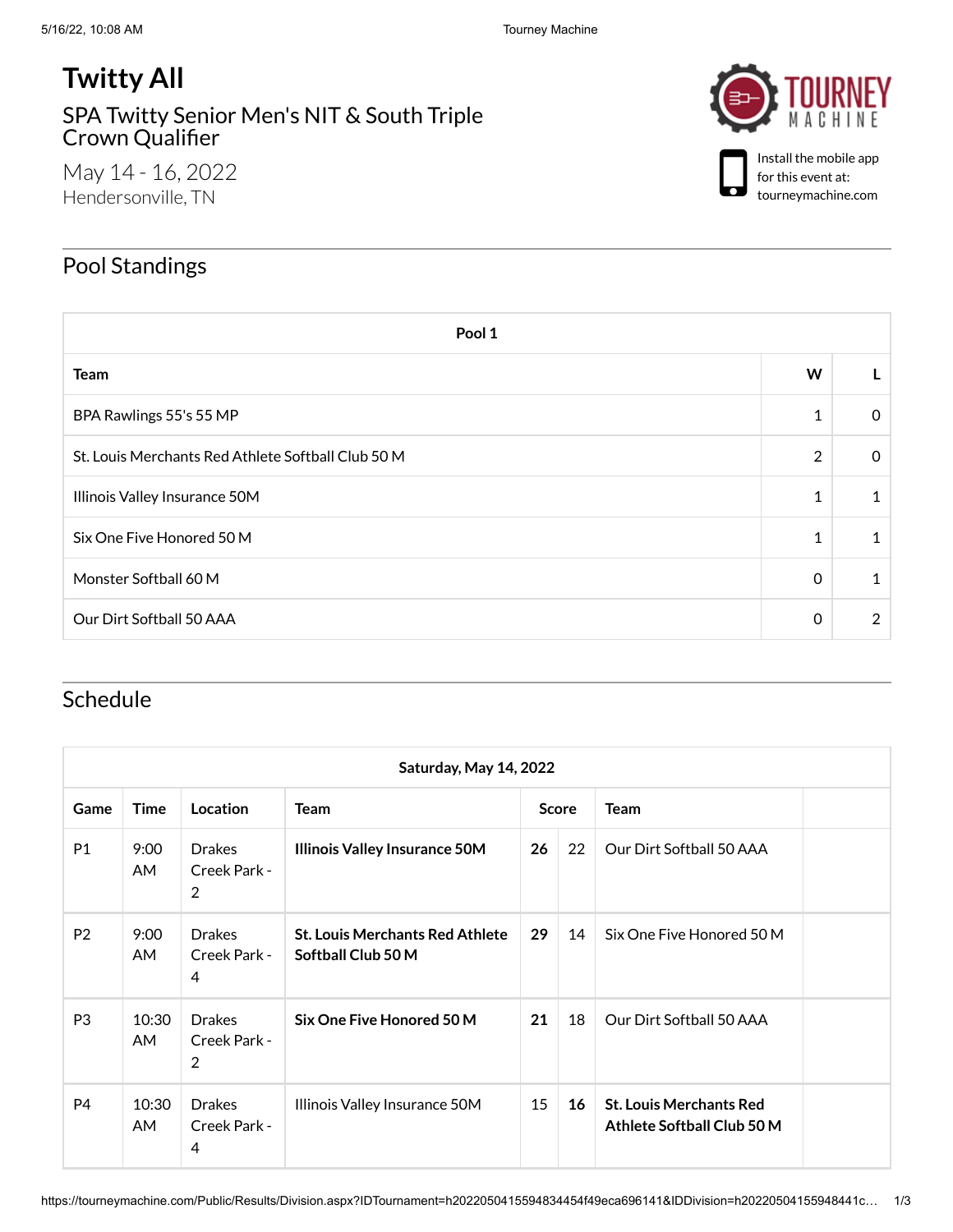| P <sub>5</sub>              | 10:30<br>AM        | <b>Drakes</b><br>Creek Park -<br>13             | BPA Rawlings 55's 55 MP                                   | 23           | 16 | Monster Softball 60 M                                     |  |  |
|-----------------------------|--------------------|-------------------------------------------------|-----------------------------------------------------------|--------------|----|-----------------------------------------------------------|--|--|
| <b>B1</b>                   | 12:00<br>PM        | <b>Drakes</b><br>Creek Park -<br>$\overline{2}$ | [5] Monster Softball 60 M                                 | 28           | 8  | [6] Our Dirt Softball 50 AAA                              |  |  |
| <b>B2</b>                   | 12:00<br><b>PM</b> | <b>Drakes</b><br>Creek Park -<br>4              | [3] Illinois Valley Insurance 50M                         | 14           | 26 | [4] Six One Five Honored 50<br>M                          |  |  |
| B <sub>3</sub>              | 1:30<br>PM         | <b>Drakes</b><br>Creek Park -<br>$\overline{2}$ | [5] Monster Softball 60 M                                 | 13           | 28 | [2] St. Louis Merchants Red<br>Athlete Softball Club 50 M |  |  |
| <b>B4</b>                   | 1:30<br>PM         | <b>Drakes</b><br>Creek Park -<br>$\overline{4}$ | [4] Six One Five Honored 50 M                             | 21           | 29 | [1] BPA Rawlings 55's 55<br><b>MP</b>                     |  |  |
| B <sub>5</sub>              | 3:00<br>PM         | <b>Drakes</b><br>Creek Park -<br>$\overline{2}$ | [3] Illinois Valley Insurance 50M                         | 21           | 19 | [5] Monster Softball 60 M                                 |  |  |
| <b>B6</b>                   | 3:00<br>PM         | <b>Drakes</b><br>Creek Park -<br>4              | [6] Our Dirt Softball 50 AAA                              | 24           | 33 | [4] Six One Five Honored 50<br>M                          |  |  |
| B7                          | 4:30<br>PM         | <b>Drakes</b><br>Creek Park -<br>2              | [2] St. Louis Merchants Red<br>Athlete Softball Club 50 M | 44           | 21 | [1] BPA Rawlings 55's 55 MP                               |  |  |
| B <sub>8</sub>              | 4:30<br>PM         | <b>Drakes</b><br>Creek Park -<br>4              | [3] Illinois Valley Insurance 50M                         | 26           | 11 | [4] Six One Five Honored 50<br>М                          |  |  |
| <b>Sunday, May 15, 2022</b> |                    |                                                 |                                                           |              |    |                                                           |  |  |
| Game                        | <b>Time</b>        | Location                                        | <b>Team</b>                                               | <b>Score</b> |    | <b>Team</b>                                               |  |  |
| B <sub>9</sub>              | 8:00<br>AM         | <b>Drakes</b><br>Creek Park -<br>4              | [1] BPA Rawlings 55's 55 MP                               | 28           | 19 | [3] Illinois Valley Insurance<br>50M                      |  |  |
| <b>B10</b>                  | 9:30<br>AM         | <b>Drakes</b><br>Creek Park -<br>4              | [2] St. Louis Merchants Red<br>Athlete Softball Club 50 M | 10           | 33 | [1] BPA Rawlings 55's 55<br><b>MP</b>                     |  |  |
| <b>B11</b>                  | 11:00<br>AM        | <b>Drakes</b><br>Creek Park -<br>4              | [1] BPA Rawlings 55's 55 MP                               | 35           | 20 | [2] St. Louis Merchants Red<br>Athlete Softball Club 50 M |  |  |